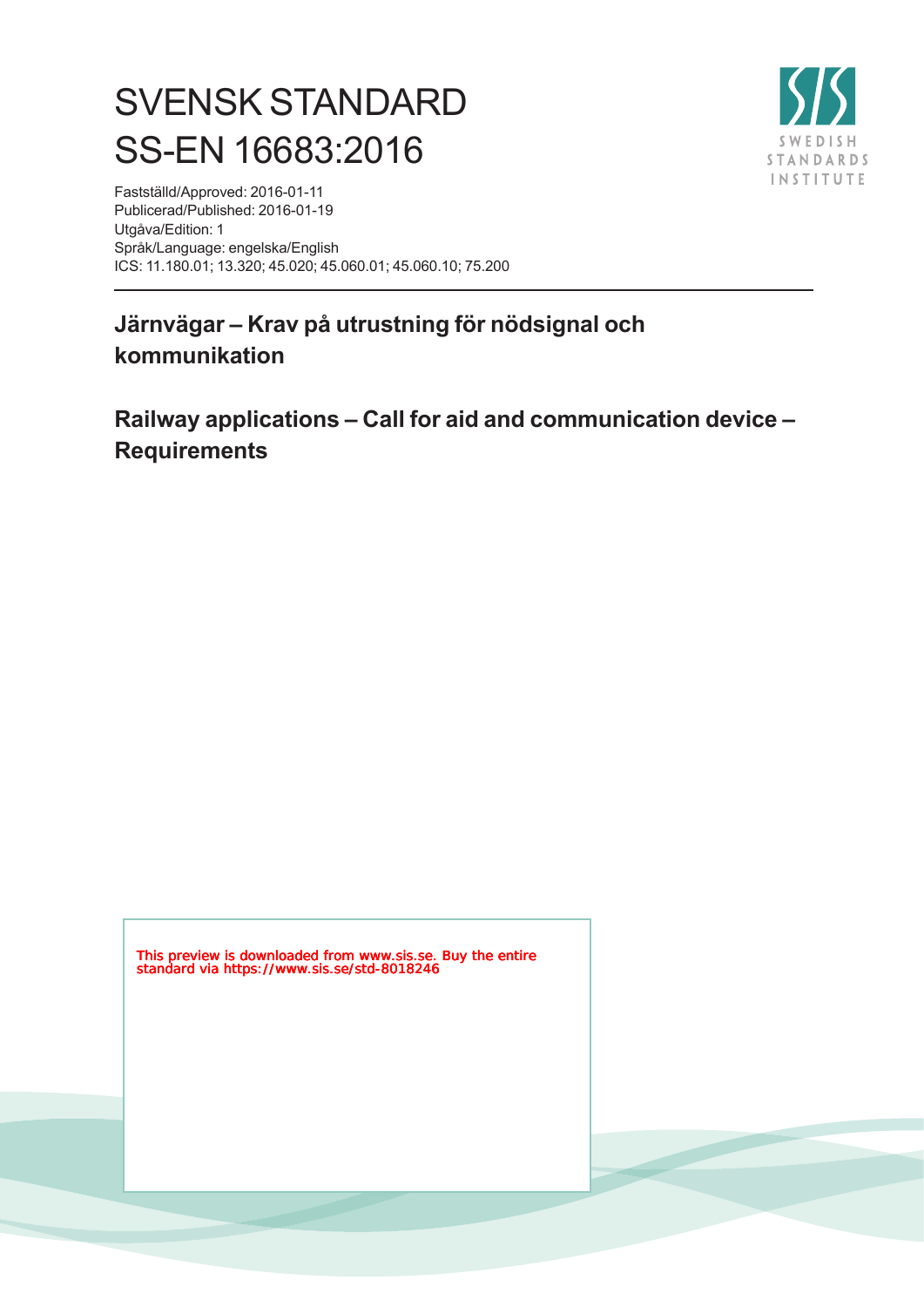## Standarder får världen att fungera

*SIS (Swedish Standards Institute) är en fristående ideell förening med medlemmar från både privat och offentlig sektor. Vi är en del av det europeiska och globala nätverk som utarbetar internationella standarder. Standarder är dokumenterad kunskap utvecklad av framstående aktörer inom industri, näringsliv och samhälle och befrämjar handel över gränser, bidrar till att processer och produkter blir säkrare samt effektiviserar din verksamhet.* 

#### **Delta och påverka**

Som medlem i SIS har du möjlighet att påverka framtida standarder inom ditt område på nationell, europeisk och global nivå. Du får samtidigt tillgång till tidig information om utvecklingen inom din bransch.

#### **Ta del av det färdiga arbetet**

Vi erbjuder våra kunder allt som rör standarder och deras tillämpning. Hos oss kan du köpa alla publikationer du behöver – allt från enskilda standarder, tekniska rapporter och standardpaket till handböcker och onlinetjänster. Genom vår webbtjänst e-nav får du tillgång till ett lättnavigerat bibliotek där alla standarder som är aktuella för ditt företag finns tillgängliga. Standarder och handböcker är källor till kunskap. Vi säljer dem.

#### **Utveckla din kompetens och lyckas bättre i ditt arbete**

Hos SIS kan du gå öppna eller företagsinterna utbildningar kring innehåll och tillämpning av standarder. Genom vår närhet till den internationella utvecklingen och ISO får du rätt kunskap i rätt tid, direkt från källan. Med vår kunskap om standarders möjligheter hjälper vi våra kunder att skapa verklig nytta och lönsamhet i sina verksamheter.

**Vill du veta mer om SIS eller hur standarder kan effektivisera din verksamhet är du välkommen in på www.sis.se eller ta kontakt med oss på tel 08-555 523 00.**

## Standards make the world go round

*SIS (Swedish Standards Institute) is an independent non-profit organisation with members from both the private and public sectors. We are part of the European and global network that draws up international standards. Standards consist of documented knowledge developed by prominent actors within the industry, business world and society. They promote cross-border trade, they help to make processes and products safer and they streamline your organisation.*

#### **Take part and have influence**

As a member of SIS you will have the possibility to participate in standardization activities on national, European and global level. The membership in SIS will give you the opportunity to influence future standards and gain access to early stage information about developments within your field.

#### **Get to know the finished work**

We offer our customers everything in connection with standards and their application. You can purchase all the publications you need from us - everything from individual standards, technical reports and standard packages through to manuals and online services. Our web service e-nav gives you access to an easy-to-navigate library where all standards that are relevant to your company are available. Standards and manuals are sources of knowledge. We sell them.

#### **Increase understanding and improve perception**

With SIS you can undergo either shared or in-house training in the content and application of standards. Thanks to our proximity to international development and ISO you receive the right knowledge at the right time, direct from the source. With our knowledge about the potential of standards, we assist our customers in creating tangible benefit and profitability in their organisations.

**If you want to know more about SIS, or how standards can streamline your organisation, please visit www.sis.se or contact us on phone +46 (0)8-555 523 00**



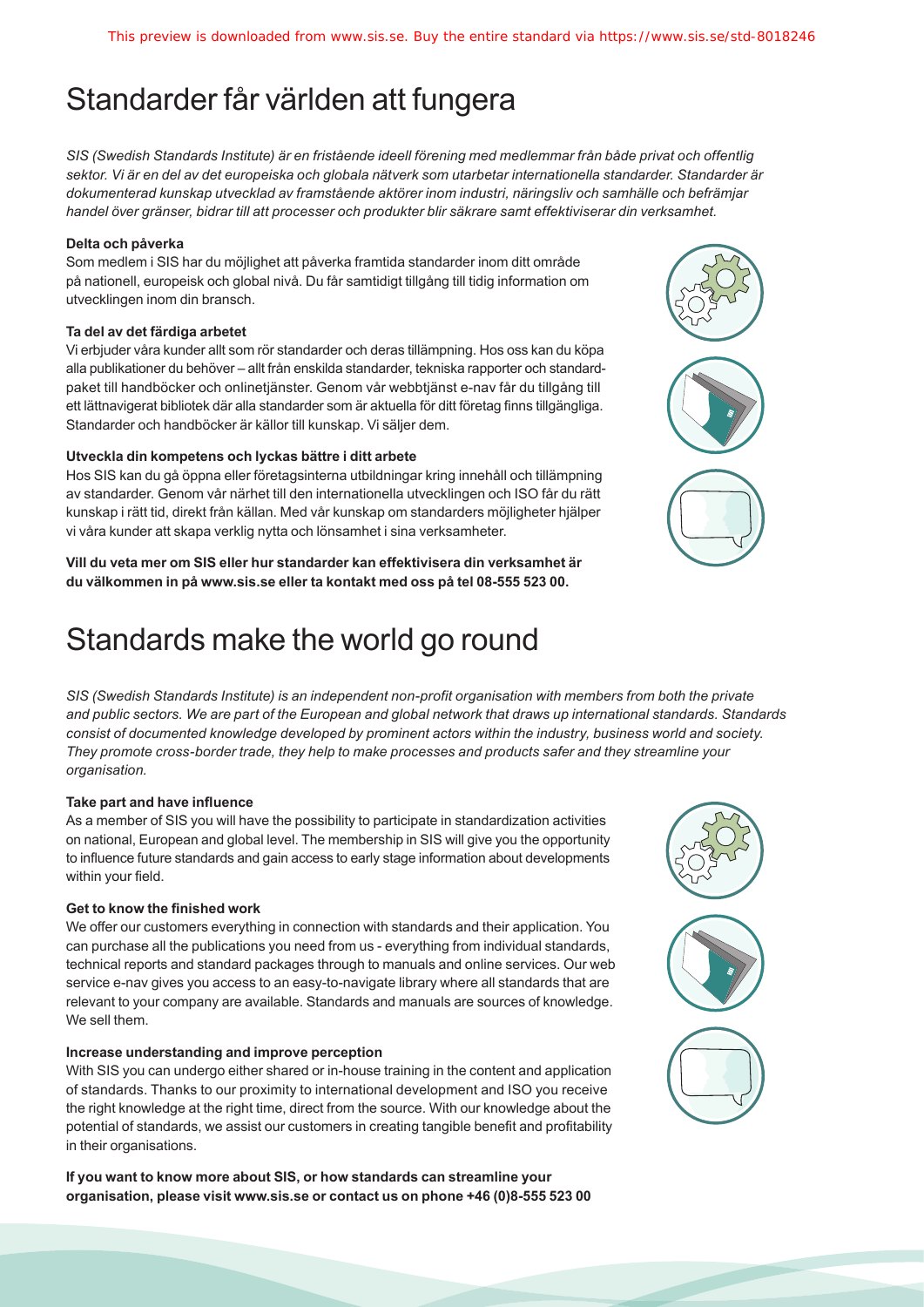Europastandarden EN 16683:2015 gäller som svensk standard. Detta dokument innehåller den officiella engelska versionen av EN 16683:2015.

The European Standard EN 16683:2015 has the status of a Swedish Standard. This document contains the official English version of EN 16683:2015.

© Copyright / Upphovsrätten till denna produkt tillhör SIS, Swedish Standards Institute, Stockholm, Sverige. Användningen av denna produkt regleras av slutanvändarlicensen som återfinns i denna produkt, se standardens sista sidor.

© Copyright SIS, Swedish Standards Institute, Stockholm, Sweden. All rights reserved. The use of this product is governed by the end-user licence for this product. You will find the licence in the end of this document.

*Upplysningar om sakinnehållet i standarden lämnas av SIS, Swedish Standards Institute, telefon 08-555 520 00. Standarder kan beställas hos SIS Förlag AB som även lämnar allmänna upplysningar om svensk och utländsk standard.*

*Information about the content of the standard is available from the Swedish Standards Institute (SIS), telephone +46 8 555 520 00. Standards may be ordered from SIS Förlag AB, who can also provide general information about Swedish and foreign standards.*

Denna standard är framtagen av kommittén för Järnvägar, SIS / TK 254.

Har du synpunkter på innehållet i den här standarden, vill du delta i ett kommande revideringsarbete eller vara med och ta fram andra standarder inom området? Gå in på www.sis.se - där hittar du mer information.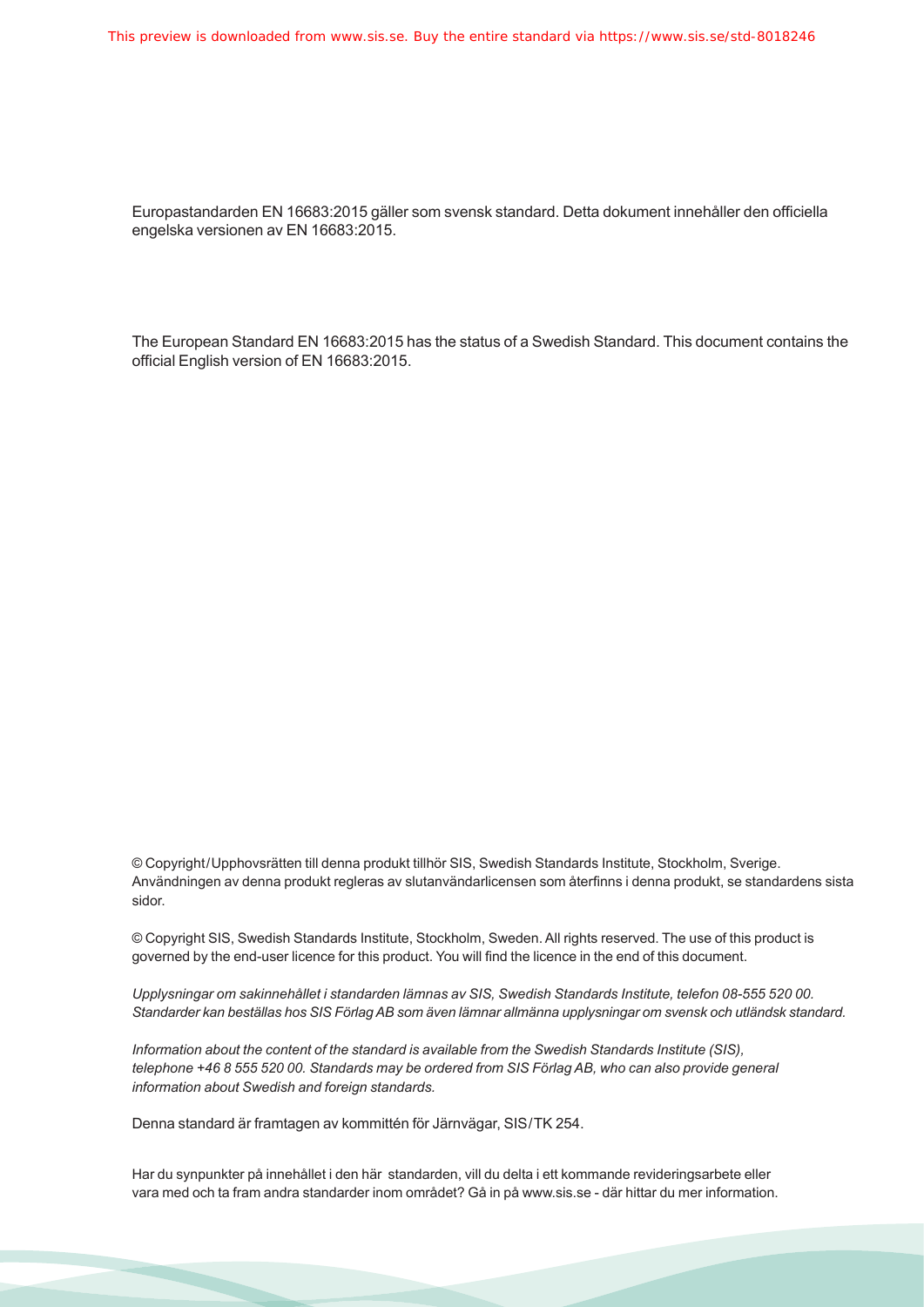This preview is downloaded from www.sis.se. Buy the entire standard via https://www.sis.se/std-8018246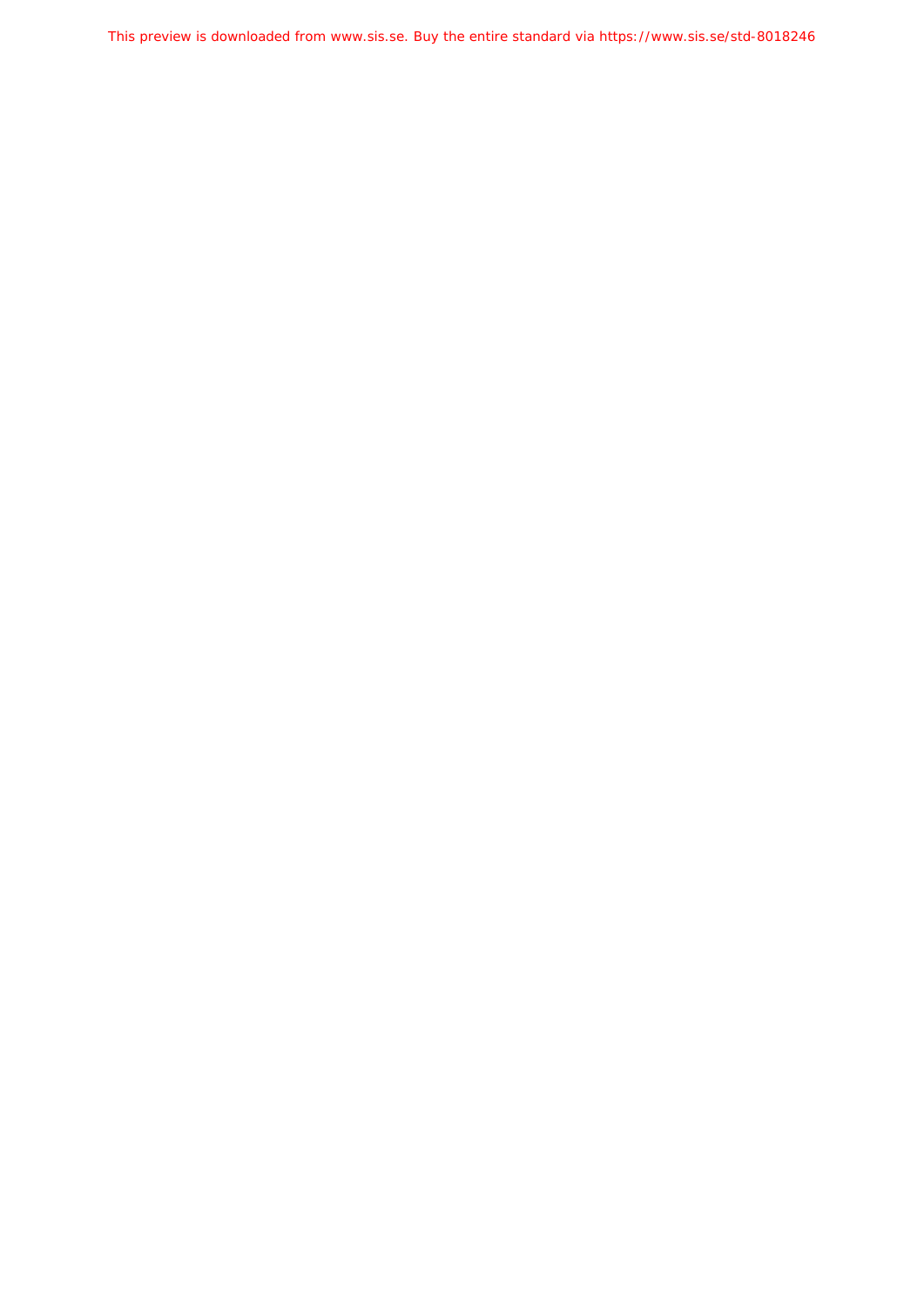# EUROPEAN STANDARD NORME EUROPÉENNE EUROPÄISCHE NORM

## **EN 16683**

December 2015

ICS 13.320; 45.060.01

English Version

## Railway applications - Call for aid and communication device - Requirements

Applications ferroviaires - Dispositifs d'appel à l'aide et de communication à disposition des passagers - Prescriptions

Bahnanwendungen - Hilferufvorrichtung und Kommunikationseinrichtung für Fahrgäste - Anforderungen

This European Standard was approved by CEN on 7 November 2015.

CEN members are bound to comply with the CEN/CENELEC Internal Regulations which stipulate the conditions for giving this European Standard the status of a national standard without any alteration. Up-to-date lists and bibliographical references concerning such national standards may be obtained on application to the CEN-CENELEC Management Centre or to any CEN member.

This European Standard exists in three official versions (English, French, German). A version in any other language made by translation under the responsibility of a CEN member into its own language and notified to the CEN-CENELEC Management Centre has the same status as the official versions.

CEN members are the national standards bodies of Austria, Belgium, Bulgaria, Croatia, Cyprus, Czech Republic, Denmark, Estonia, Finland, Former Yugoslav Republic of Macedonia, France, Germany, Greece, Hungary, Iceland, Ireland, Italy, Latvia, Lithuania, Luxembourg, Malta, Netherlands, Norway, Poland, Portugal, Romania, Slovakia, Slovenia, Spain, Sweden, Switzerland, Turkey and United Kingdom.



EUROPEAN COMMITTEE FOR STANDARDIZATION COMITÉ EUROPÉEN DE NORMALISATION EUROPÄISCHES KOMITEE FÜR NORMUNG

**CEN-CENELEC Management Centre: Avenue Marnix 17, B-1000 Brussels** 

© 2015 CEN All rights of exploitation in any form and by any means reserved worldwide for CEN national Members.

Ref. No. EN 16683:2015 E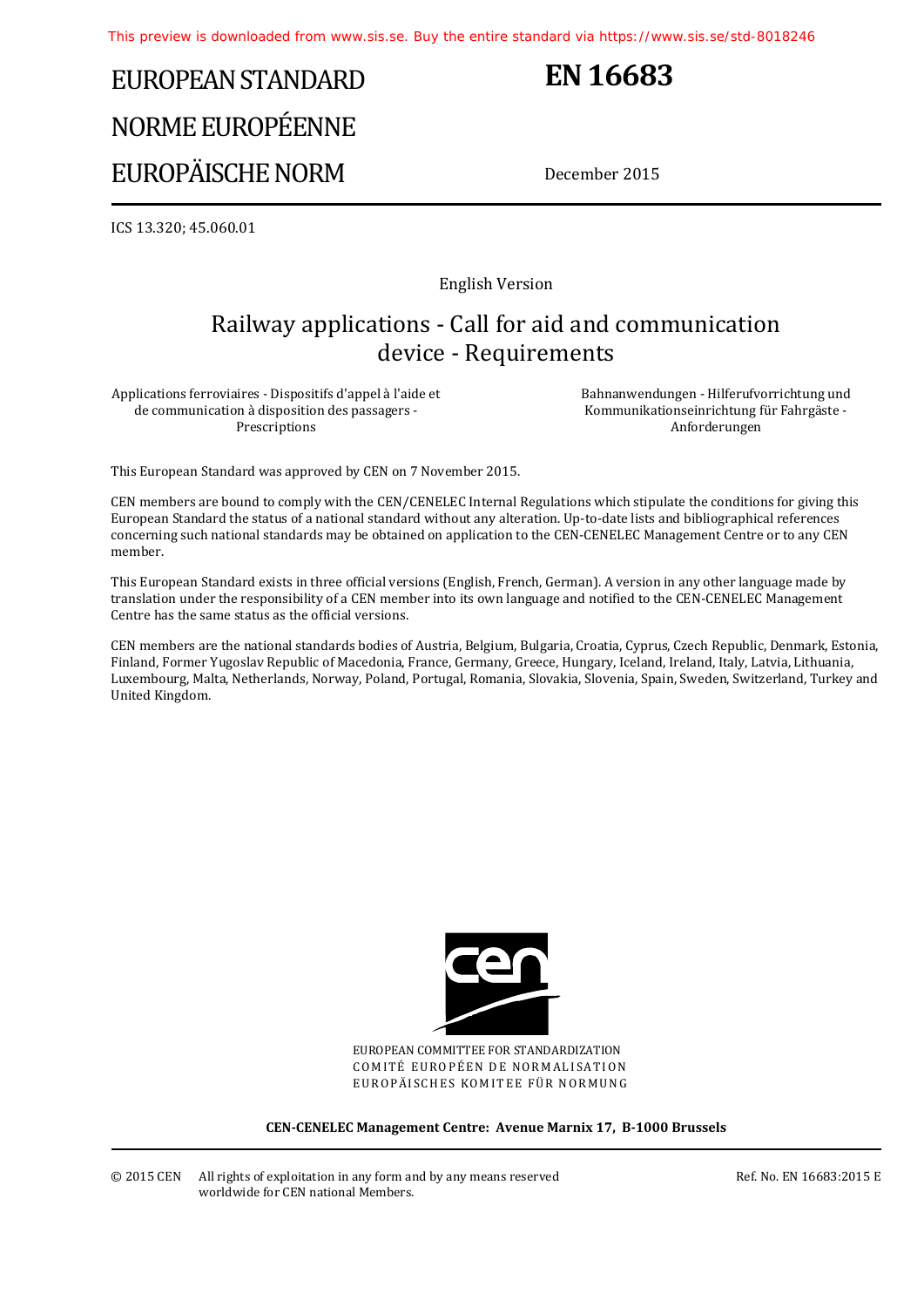## **Contents**

| 1                       |                                                                                           |  |
|-------------------------|-------------------------------------------------------------------------------------------|--|
| $\mathbf{2}$            |                                                                                           |  |
| 3                       |                                                                                           |  |
| 3.1                     |                                                                                           |  |
| 3.2                     |                                                                                           |  |
| $\overline{\mathbf{4}}$ |                                                                                           |  |
| 4.1                     |                                                                                           |  |
| 4.2                     |                                                                                           |  |
| 4.3                     |                                                                                           |  |
| 4.3.1                   |                                                                                           |  |
| 4.3.2                   |                                                                                           |  |
| 4.4                     |                                                                                           |  |
| 4.5                     |                                                                                           |  |
| 4.5.1                   |                                                                                           |  |
| 4.5.2                   |                                                                                           |  |
| 4.6                     |                                                                                           |  |
| 4.7                     |                                                                                           |  |
| 4.8                     |                                                                                           |  |
| 4.8.1                   |                                                                                           |  |
| 4.8.2                   |                                                                                           |  |
| 4.8.3                   |                                                                                           |  |
| 4.9                     |                                                                                           |  |
|                         |                                                                                           |  |
| 4.10                    |                                                                                           |  |
| 5                       |                                                                                           |  |
| 5.1                     |                                                                                           |  |
| 5.2                     |                                                                                           |  |
| 5.3                     |                                                                                           |  |
| 5.4                     |                                                                                           |  |
| 5.5                     |                                                                                           |  |
|                         | Annex A (informative) CFA train broadcast audible signal tone for cross border trains  14 |  |
|                         |                                                                                           |  |
|                         |                                                                                           |  |
|                         |                                                                                           |  |
|                         | Annex ZA (informative) Relationship between this European Standard and the Essential      |  |
|                         |                                                                                           |  |
|                         |                                                                                           |  |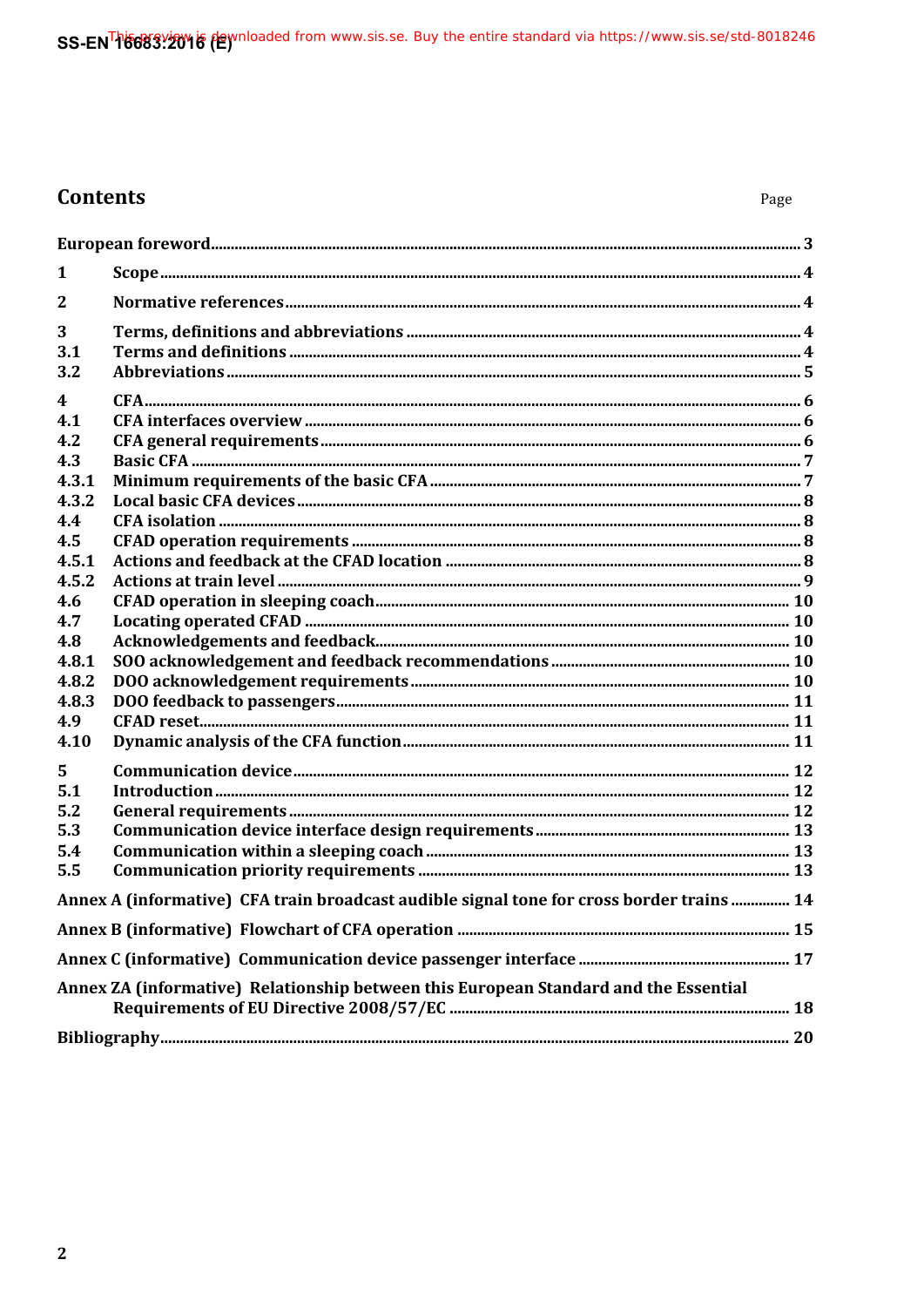## <span id="page-6-0"></span>**European foreword**

This document (EN 16683:2015) has been prepared by Technical Committee CEN/TC 256 "Railway applications", the secretariat of which is held by DIN.

This European Standard shall be given the status of a national standard, either by publication of an identical text or by endorsement, at the latest by June 2016, and conflicting national standards shall be withdrawn at the latest by June 2016.

This document has been prepared under a mandate given to CEN by the European Commission and the European Free Trade Association, and supports essential requirements of EU Directive(s).

For relationship with EU Directive(s), see informative Annex ZA, which is an integral part of this document.

Attention is drawn to the possibility that some of the elements of this document may be the subject of patent rights. CEN [and/or CENELEC] shall not be held responsible for identifying any or all such patent rights.

According to the CEN/CENELEC Internal Regulations, the national standards organisations of the following countries are bound to implement this European Standard: Austria, Belgium, Bulgaria, Croatia, Cyprus, Czech Republic, Denmark, Estonia, Finland, Former Yugoslav Republic of Macedonia, France, Germany, Greece, Hungary, Iceland, Ireland, Italy, Latvia, Lithuania, Luxembourg, Malta, Netherlands, Norway, Poland, Portugal, Romania, Slovakia, Slovenia, Spain, Sweden, Switzerland, Turkey and the United Kingdom.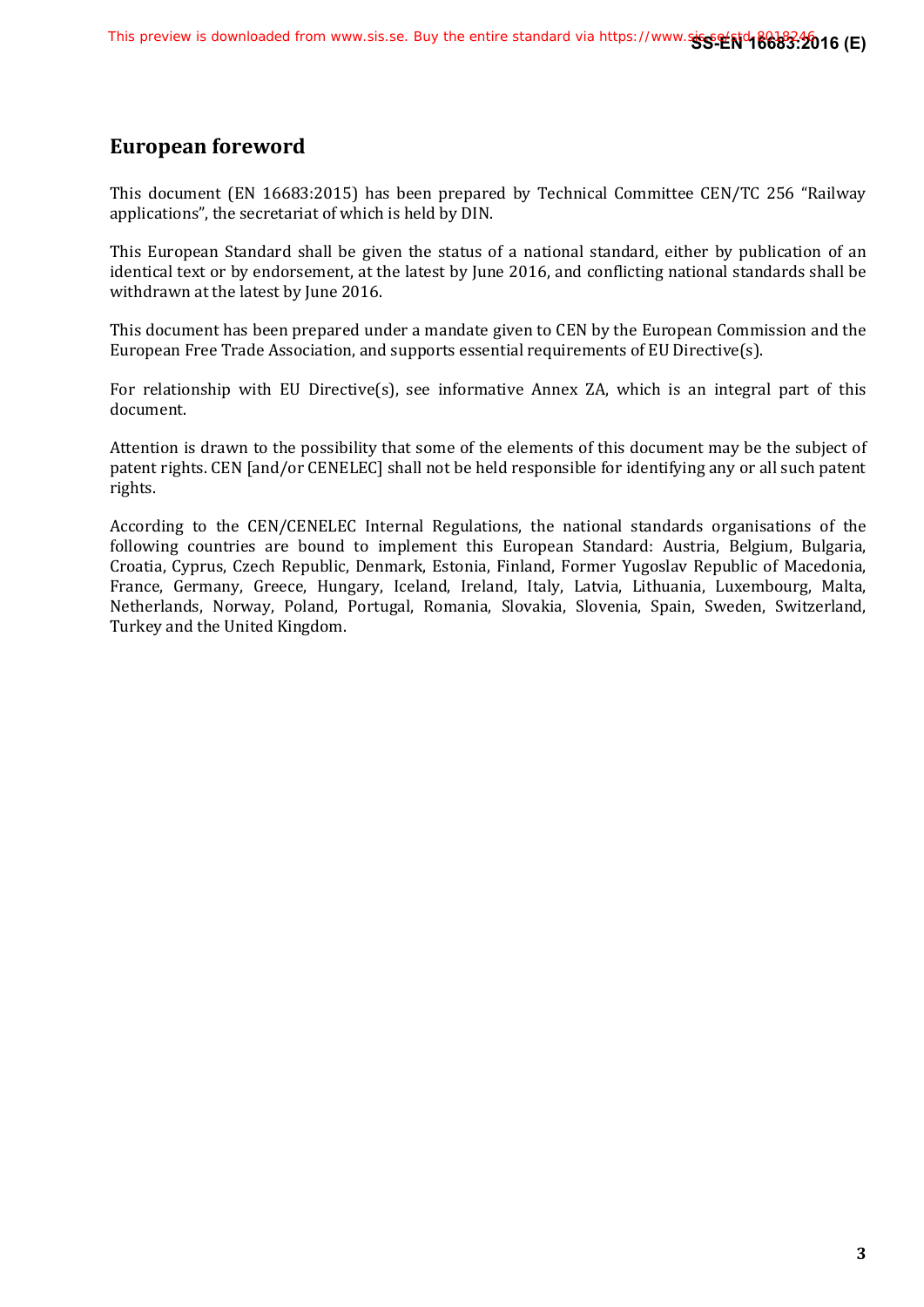## <span id="page-7-0"></span>**1 Scope**

This European Standard specifies:

- the functional requirements for a Call For Aid and Communication device;
- the dynamic analysis of the Call For Aid system.

NOTE 1 The Call For Aid function on existing vehicles may require modification to work in conjunction with vehicles that comply with this European Standard.

NOTE 2 The Call For Aid function is separate from the Passenger Alarm System (PAS), which is provided to deal with emergency situations. The PAS is described in EN 16334.

NOTE 3 The communication device is different from the PAS, but it can share some parts of the PAS to achieve its functionalities.

NOTE 4 The PAS is regarded as a safety relevant system whereas the CFA and communication device are nonsafety relevant aids to passengers.

## <span id="page-7-1"></span>**2 Normative references**

The following documents, in whole or in part, are normatively referenced in this document and are indispensable for its application. For dated references, only the edition cited applies. For undated references, the latest edition of the referenced document (including any amendments) applies.

EN 16334, *Railway applications - Passenger Alarm System - System requirements*

prEN 16584 (all parts), *Railway applications — Design for PRM use — General requirements*

prEN 16585 (all parts), *Railway applications — Design for PRM use — Equipment and Components onboard Rolling Stock*

ISO 3864-1, *Graphical symbols — Safety colours and safety signs — Part 1: Design principles for safety signs and safety markings*

### <span id="page-7-2"></span>**3 Terms, definitions and abbreviations**

#### <span id="page-7-3"></span>**3.1 Terms and definitions**

For the purposes of this document, the following terms and definitions apply.

#### **3.1.1**

#### **authorized person**

operational people authorized to deal with the situation following CFAD or communication device operation

Note 1 to entry An authorized person could be, for example, either staff on the train or at a call centre as defined by operating rules.

**3.1.2 call for aid**

#### **CFA**

system used to enable passengers to inform an authorized person or the driver of a request for help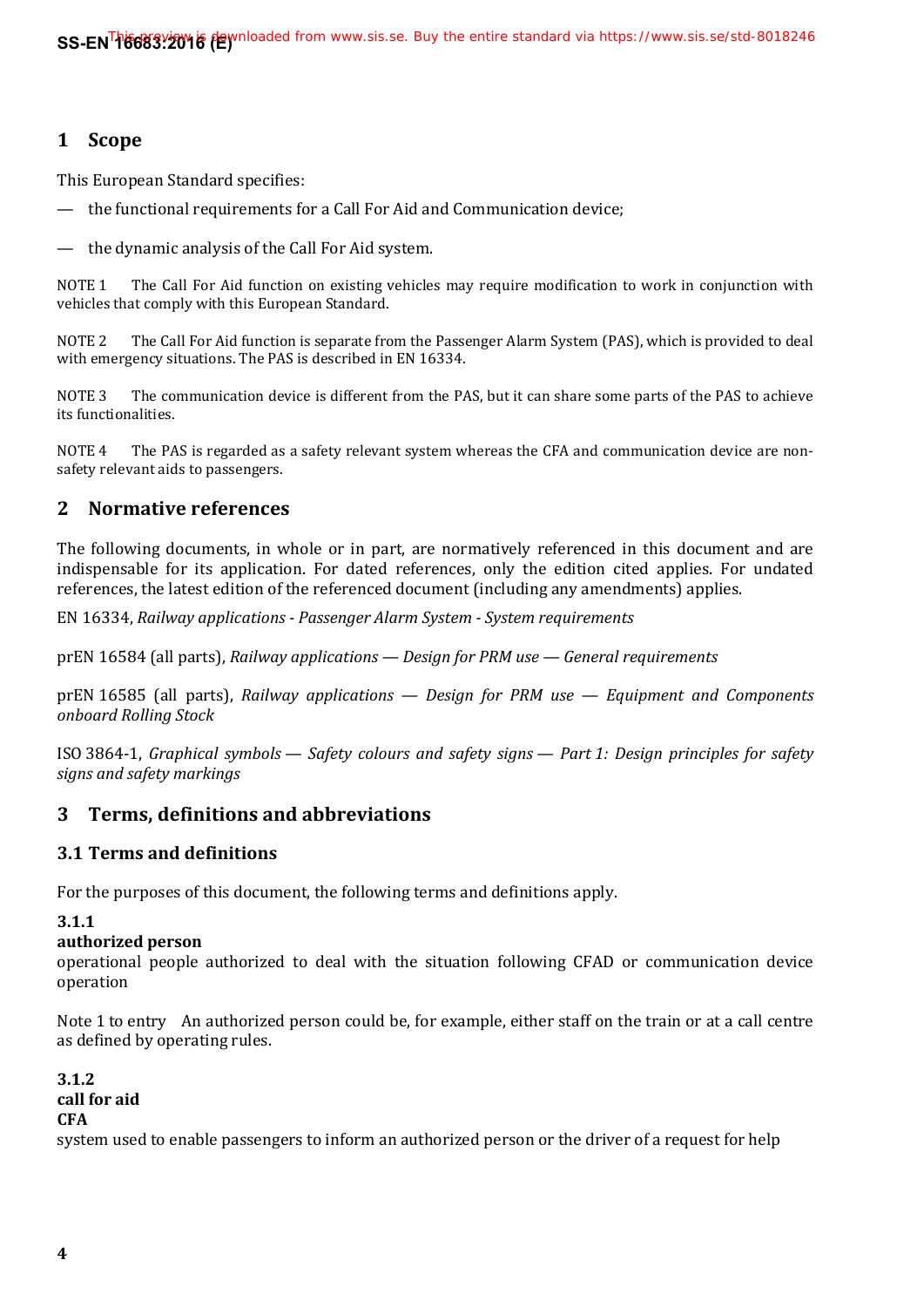#### **3.1.3 call for aid device CFAD**

device used to trigger the CFA by a passenger

## **3.1.4**

## **CFAD operated**

status of the CFAD (for example a push button) when its passenger interface is manipulated in order to change its status and send information to the CFA system

### **3.1.5**

#### **communication device**

system used to enable the passengers to speak to authorized persons

### **3.1.6**

#### **communication device interface**

interface used by the passenger to speak to authorized persons

#### **3.1.7**

## **driver only operation**

**DOO** 

train without authorized persons on board, except the driver

## **3.1.8**

## **public address**

**PA**

system used by authorized persons to broadcast to the passenger areas

Note 1 to entry: This is also known as audible communication system.

#### **3.1.9**

#### **sleeping car attendant**

dedicated authorized person who is responsible for sleeping car(s) during night operation

#### **3.1.10 staff on board operation SOO**

train with authorized persons on board in addition to the driver

## <span id="page-8-0"></span>**3.2Abbreviations**

For the purposes of this document, the following abbreviated terms apply.

| DMI  | Driver machine interface                                    |
|------|-------------------------------------------------------------|
| PAS  | Passenger alarm system (defined in EN 16334)                |
| PRM  | Persons with disabilities and persons with reduced mobility |
| TCMS | Train control and monitoring system                         |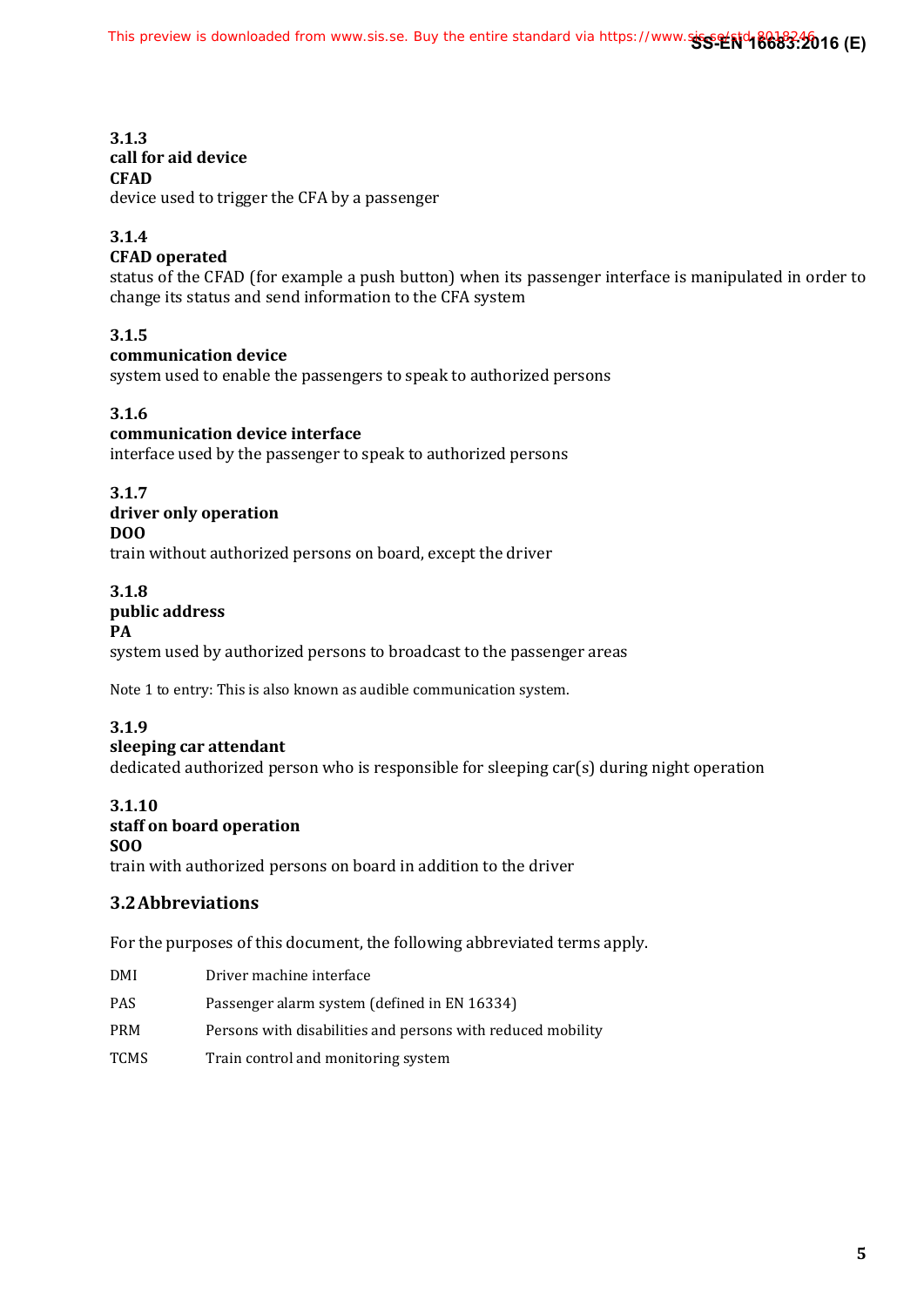## <span id="page-9-0"></span>**4 CFA**

#### <span id="page-9-1"></span>**4.1 CFA interfaces overview**

The CFA overview is summarized, as an example, by Figure 1 — Example of CFA general overview to show the different CFA system elements and their interaction through the train. It also shows those elements considered mandatory and those considered optional.

NOTE CFA provision is primarily for PRM passengers, but it can be used by any passenger on the train.

The different elements are more precisely described in the following clauses.



#### **Key**

- - 1 CFA passenger interface (includes 2, 3, 4 and 5) 11 visual and acoustic devices
	-
	-
	- 4 microphone/loudspeaker 14 wireless link
	- 5 resetting device the contract of the conder that the conder the condernation of the condernation of the condernation of the condernation of the condernation of the condernation of the condernation of the condernation of
	-
	- 7 CFA Function **17** others
	- 8 authorized persons (optional for DOO) 18 TCMS
	- 9 broadcast to inform the authorized persons on board that a CFAD has been operated
- 10 active driver cab or authorized persons area (if applicable) 20 location of operated CFAD
- shaded box mandatory CFA system element  $\begin{bmatrix} 1 & 1 \\ 0 & 1 \end{bmatrix}$  dotted box optional CFA system element
	-
- 2 visual and acoustic feedback 12 acknowledgement button
- 3 CFAD (push button) 13 remote reset command (active cab only)
	-
	-
- 6 visual location 16 passenger information system
	-
	-
	- 19 audio/intercom communication system
	-

#### **Figure 1 — Example of CFA general overview**

#### <span id="page-9-2"></span>**4.2 CFA general requirements**

The CFA shall have no interaction with the brake system.

The CFA shall not adversely interfere with the operation of the PAS.